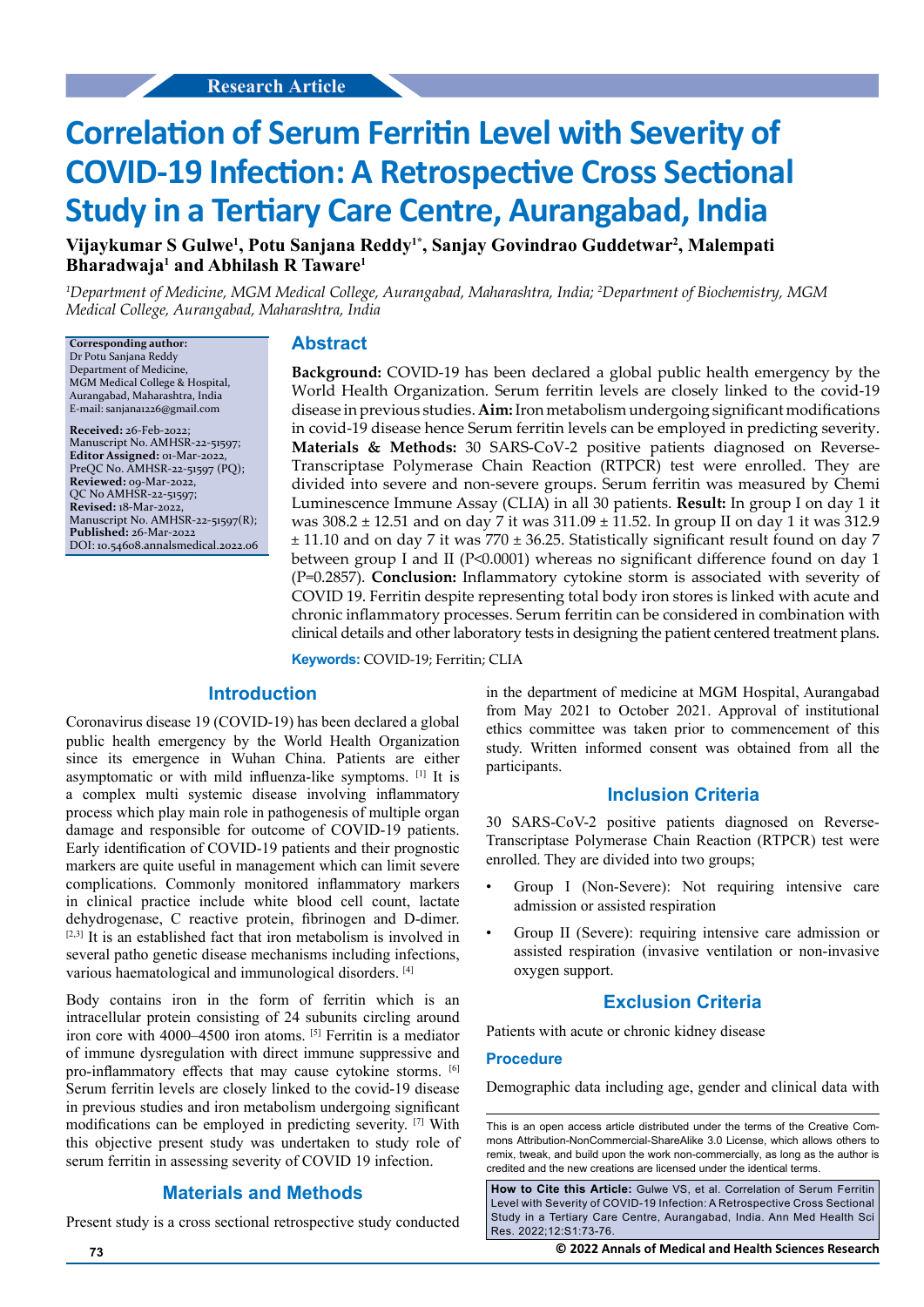symptoms, hospital stay in days and final outcome were noted in case record form in all 30 patients. Samples for ferritin blood test were obtained from venepuncture. Serum ferritin was measured by Chemiluminescence immunoassay (CLIA) on the Siemens Advia Centaur immunoassay analyserusing Cobas® 8000 analyser (Roche Diagnostics, Mannheim, Germany) with the manufacturer's recommendations. Results are expressed as nanogram of ferritin per microliter of serum (ng/mL). For internal quality control, 2 levels of manufacturer-provided controls (low and high) were run with each batch of analyte.

Normal ferritin levels [Graph 1] in blood in male are 12–300 ng/mL and in female are 10–150 ng/mL. [8] MedCalc Statistical Software version 19.1.7 was used for statistical analysis. Continuous variables were summarised as mean and Standard Deviation (SD) [Graph 2] and categorical variables as number and percentage (%). A student test was used to compare continuous variables and chi square or Fisher's exact test to compare categorical variables.

### **Results**

Table 1 shows age and sex distribution amongst study



# **SERUM FERRITIN**

participants. Maximum patients *i.e.* 70% (21/30) were found from 30 to 60 years age group. Male preponderance was found with 66.6% (20/30).

Table 2 shows symptoms distribution. In both the groups fever and cough was present in maximum patients *i.e.* 83.33%  $(25/30)$  out of total. Sore throat was present in 47%  $(14/30)$ , breathlessness in 60% (18/30), nausea/vomiting in 17% (5/30) and diarrhoea in 10% (3/30).

Table 3 shows serum ferritin level. In group I on day 1 it was  $308.2 \pm 12.51$  and on day 7 it was  $311.09 \pm 11.52$ . In group II on day 1 it was  $312.9 \pm 11.10$  and on day 7 it was  $770 \pm 36.25$ . Statistically significant result found on day 7 between group I and II (P<0.0001) whereas no significant difference found on day 1 (P=0.2857).

Table 4 shows outcome variables. Hospital stay (days) Mean  $\pm$ SD in group I was  $7.8 \pm 0.37$  and in group II  $13.6 \pm 1.24$ . Result shows statistically significant difference (P<0.0001). In group I survivor% was 100% and in group II 93.33%

### **Discussion**

COVID-19 is a heterogeneous disease with unpredictable

| Table 1. Age and sex distribution. |                        |                |                |           |               |             |
|------------------------------------|------------------------|----------------|----------------|-----------|---------------|-------------|
| Sr<br>No.                          |                        | Group I (15)   |                |           | Group II (15) |             |
|                                    | Age                    | Male           | Female         | Male      | Female        | Total N (%) |
|                                    |                        | N (%)          | N(% )          | N (%)     | N(%)          |             |
| 1                                  | < 30                   | 2              |                |           | 0             | 4           |
|                                    |                        | $-6.70%$       | $-3.30%$       | $-3.30%$  | $0\%$         | $-13%$      |
| $\overline{2}$                     | 30 <sub>to</sub><br>60 | 6              | 2              | 8         | 5             | 21          |
|                                    |                        | $-20%$         | $-6.70%$       | $-27%$    | $-17%$        | $-70%$      |
| 3                                  | >60                    | $\overline{2}$ | $\overline{2}$ |           | $\Omega$      | 5           |
|                                    |                        | $-6.70%$       | $-3.30%$       | $-3.30%$  | $0\%$         | $-17%$      |
| Total                              |                        | 10             | 5              | 10        | 5             | 30          |
|                                    |                        | $-33.30%$      | $-17%$         | $-33.30%$ | $-17%$        | $-100%$     |

| Table 2. Symptoms distribution. |                         |                             |                            |                   |  |
|---------------------------------|-------------------------|-----------------------------|----------------------------|-------------------|--|
| Sr No.                          | <b>Clinical feature</b> | Group I (15)<br>N (%)       | Group II (15)<br>N(% )     | Total-30<br>N (%) |  |
| $\mathbf{1}$                    | Fever                   | $12 \overline{ }$<br>$-49%$ | 13<br>$-43.33%$            | 25<br>$-83.33%$   |  |
| 2                               | Cough                   | 11<br>$-37%$                | 14<br>$-47%$               | 25<br>$-83.33%$   |  |
| 3                               | Sore throat             | 8<br>$-27%$                 | 6<br>$-20%$                | 14<br>$-47%$      |  |
| 4                               | <b>Breathlessness</b>   | 6<br>$-20%$                 | 12<br>$-49%$               | 18<br>$-60%$      |  |
| 5                               | Nausea/Vomiting         | $\overline{2}$<br>$-6.70%$  | 3<br>$-10%$                | 5<br>$-17%$       |  |
| 6                               | Diarrhoea               | 1<br>$-3.30%$               | $\overline{2}$<br>$-6.70%$ | 3<br>$-10%$       |  |

| Table 3. Serum ferritin level. |                                  |                           |                            |         |          |
|--------------------------------|----------------------------------|---------------------------|----------------------------|---------|----------|
| Sr<br>No.                      | <b>Serum ferritin</b><br>(nq/ml) | Group I (15)<br>Mean ± SD | Group II (15)<br>Mean ± SD | t value | P value  |
| 1.                             | Day 1                            | $308.2 \pm 12.51$         | $312.9 \pm 11.10$          | 1.088   | 0.28     |
| 2                              | Day 7                            | $311.09 \pm 11.52$        | $770 \pm 36.25$            | 46.72   | < 0.0001 |

| Table 4: Outcome variables. |                                    |                |                                    |      |  |  |
|-----------------------------|------------------------------------|----------------|------------------------------------|------|--|--|
| Sr No.                      | <b>Outcome variables</b>           |                | Group I (15) Group II (15) P value |      |  |  |
|                             | Hospital stay (days) Mean $\pm$ SD | $7.8 \pm 0.37$ | $13.6 \pm 1.24$ < 0.0001           |      |  |  |
|                             | Survivors N (%)                    | 15 (100 %)     | 14 (93.33 %)                       | 0.31 |  |  |

**Annals of Medical and Health Sciences Research | Volume 12 | Issue S1 | January-February 2022 74**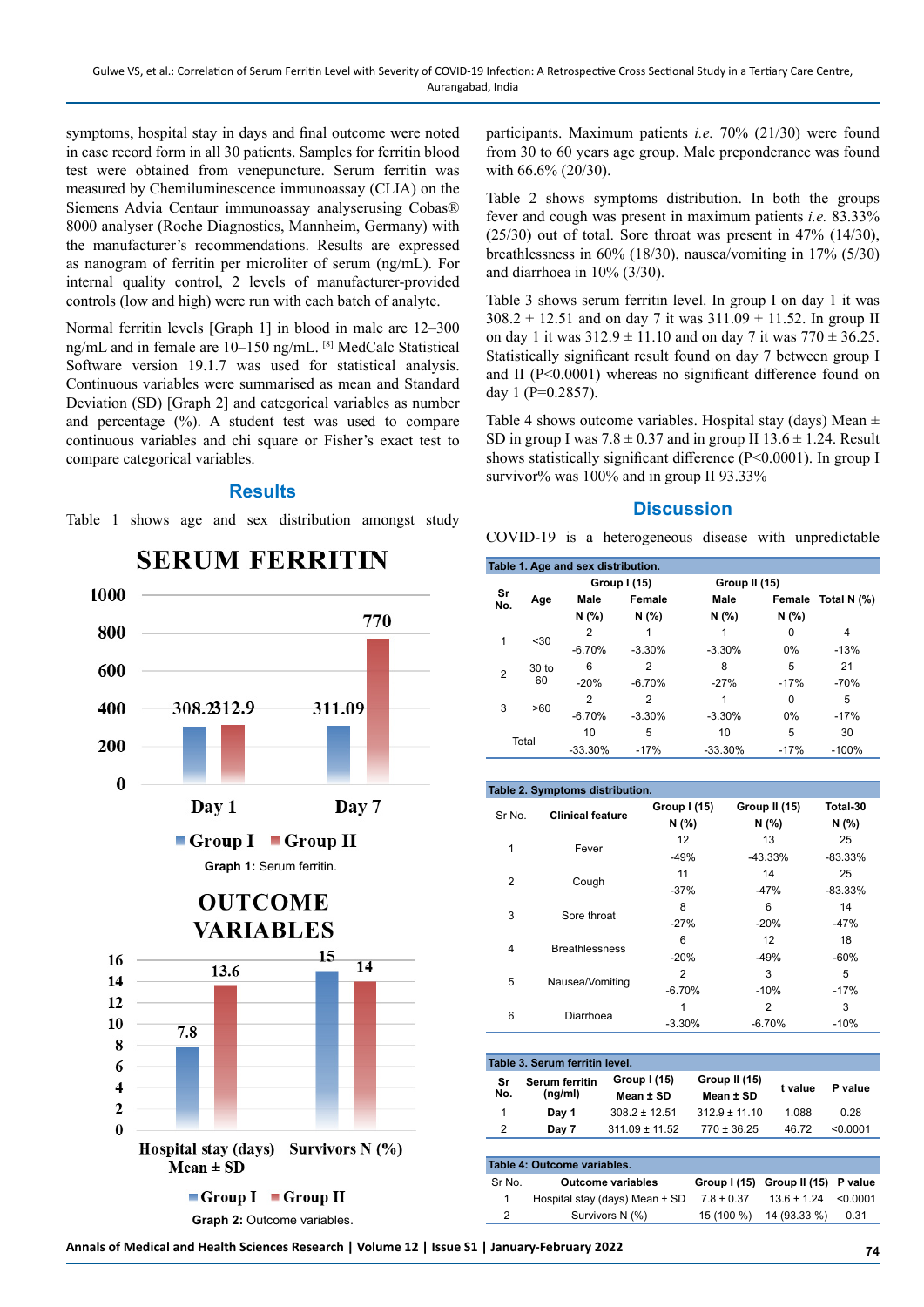course ranging from mild self-limiting symptoms to cytokine storms. Identification of high-risk cases will enable appropriate intervention and escalation. Ferritin despite widely recognized as a representative of total body iron stores, its prognostic utility is linked with COVID-19. Present study was aimed at evaluation of these associations of ferritin with severity in coronavirus disease 2019 (COVID-19). 30 SARS-CoV-2 positive patients diagnosed on Reverse-Transcriptase Polymerase Chain Reaction (RTPCR) test were enrolled and serum ferritin in all. Results obtained were analyzed in present study maximum patients *i.e.* 21 (70%) were found from 30 to 60 years age group. Male preponderance was found with 20 (66.6%) cases out of total 30 (100%).

In the similar study by Sibtain et al. age median IQR was 59.5  $(52–70)$  in severe group and 54 (39–68) in non-severe group. <sup>[9]</sup> Filippo et al. in a retrospective observational study involving two cohort groups of patients found in first cohort 17 patients diagnosed with COVID-19 pneumonia (11 males−64%; 6 females, mean age 68.8) and in second cohort, 30 patients (17 males−56%; 13 females, mean age 66.2). [10] Rusu et al. found out of the 72 patients, 46 (64%) were males and 26 (36%) females. [11] The average age of patients was 62 (16.8) years.

In present study in both the groups fever and cough was present in maximum patients *i.e.,* 25 (83.33%) & 25 (83.33%) respectively. Sore throat was present in 14 (47%), breathlessness in 18 (60%), nausea/vomiting in 5 (17%) and diarrhea in 3 (10%). In the similar study by Keddie et al. fever was present in 19 out of 24 non-severe and 18 out of 23 severe groups. [12] Sore throat was present in 3 out of 24 non-severe and 1 out of 23 severe groups. Breathlessness was present in 10 out of 24 nonsevere and 20 out of 23 severe groups. Nausea/vomiting was present in 7 out of 24 non-severe and 2 out of 23 severe groups. Diarrhea was present in 5 out of 24 non-severe and 1 out of 23 severe groups.

In present study in group I on day 1 it was  $308.2 \pm 12.51$  and on day 7 it was  $311.09 \pm 11.52$ . In group II on day 1 it was  $312.9 \pm 1.52$ . 11.10 and on day 7 it was  $770 \pm 36.25$ . Statistically significant result found on day 7 between group I and II (P<0.0001) whereas no significant difference found on day 1 (P=0.2857). In the similar study by Sibtain et al. median ferritin being 828.5(IQR: 428.5–1386.7) and 357.5(IQR: 198.91098) ng/mL which was found to be significantly higher in the severe group compared to the non-severe cases group respectively (p value=0.005). Filippo et al. in their study found median (interquartile range) serum ferritin value as 674 (1284) ng/mL which was double the cutoff (300 ng/mL) in 9 of 17 patients (52%). Rusu et al. in their study found mean serum ferritin levels were 459 mcg/L on day 1 and 623 mcg/L on day 7.

In present study hospital stay (days) Mean  $\pm$  SD in group I was  $7.8 \pm 0.37$  and in group II 13.6  $\pm$  1.24. Result shows statistically significant difference (P<0.0001). In group I survivor% was 100% and in group II 93.33%. In the similar study by Sibtain et al. (2021) there were a total of 86 (55%) cases in the severe category and 71 (45%) of the non-severe category survived. <sup>[9]</sup> Increased duration of hospital stay was also revealed as variables independently associated both with severity. Rusu et al. in their study found survivors were 39 (54%) out of total 72.

Inflammatory cytokine storm associated with severity of COVID 19 is characterized by abrupt and excess release of proinflammatory cytokines like interleukins IL-6, IL-10 and tumor necrosis factor (TNF- $\alpha$ ). <sup>[13]</sup> Along with biochemical analysis of these plasma inflammatory markers, positive acute phase reactants like ferritin is also useful in predicting the disease progression. Ferritin occurring as a cytosolic protein in most tissues and representing total body iron store sits prognostic utility is linked with acute and chronic inflammatory processes. It is also non-specifically raised in a variety of disorders including chronic kidney disease, rheumatoid arthritis, and autoimmune disorders. [14]

## **Strength**

Selection bias resulting from age, sex, race and socioeconomic status was eliminated.

## **Limitations**

The main limitation of our study is that we have not considered effect of clinical parameters like blood pressure, body mass index and smoking habits. Also only symptomatic patients were enrolled.

# **Conclusion**

On hospital admission ferritin level can be a predictor of mortality however it cannot reliably predict severity. In present study ferritin level was less on day 1 in both groups which increased on day 7 in both group but dramatic increase was observed in severe group. Owing to these statistically significant results obtained it is a useful marker of risk scarification in COVID-19 and can be considered in combination with clinical details and other laboratory tests in designing the patient centered treatment plans.

# **Acknowledgement**

I would like to express my appreciation to Dean sir Dr. Rajesh Bohra and my Guide Dr. VijayKumar S. Gulwe MGM medical college and hospital Aurangabad. Also to record section of hospital for helping in retrieval of data of patients.

### **References**

- 1. Chen N, Zhou M, Dong X, Qu J, Gong F, Han Y, et al. [Epidemiological and clinical characteristics of 99 cases of](https://www.sciencedirect.com/science/article/pii/S0140673620302117)  [2019 novel coronavirus pneumonia in Wuhan, China: A](https://www.sciencedirect.com/science/article/pii/S0140673620302117)  [descriptive study.](https://www.sciencedirect.com/science/article/pii/S0140673620302117) Lancet. 2020;395:507–513.
- 2. Levy MM, Fink MP, Marshall JC, Abraham E, Angus D, Cook D, et al. [2001 SCCM/ESICM/ACCP/ATS/SIS](https://link.springer.com/article/10.1007/s00134-003-1662-x)  [International Sepsis Definitions Conference.](https://link.springer.com/article/10.1007/s00134-003-1662-x) Crit Care Med. 2003;31(4):1250–1256.
- 3. Alhazzani W, Møller MH, Arabi YM, Loeb M, Gong MN, Fan E, et al. [Surviving sepsis campaign: Guidelines on the](https://link.springer.com/article/10.1007/s00134-020-06022-5/)  [management of critically ill adults with Coronavirus Disease](https://link.springer.com/article/10.1007/s00134-020-06022-5/)  [2019 \(COVID-19\).](https://link.springer.com/article/10.1007/s00134-020-06022-5/) Intensive Care Med. 2020;46(5):854–87.
- 4. Litton E, Lim J[. Iron metabolism: An emerging therapeutic](https://link.springer.com/chapter/10.1007/978-3-030-06067-1_44)  [target in critical illness.](https://link.springer.com/chapter/10.1007/978-3-030-06067-1_44) Crit Care. 2019;23:81.
- 5. Domellof M, Dewey KG, Lonnerdal B, Cohen RJ, Hernell O. [The diagnostic criteria for iron deficiency in infants should](https://academic.oup.com/jn/article/132/12/3680/4712110?login=true)